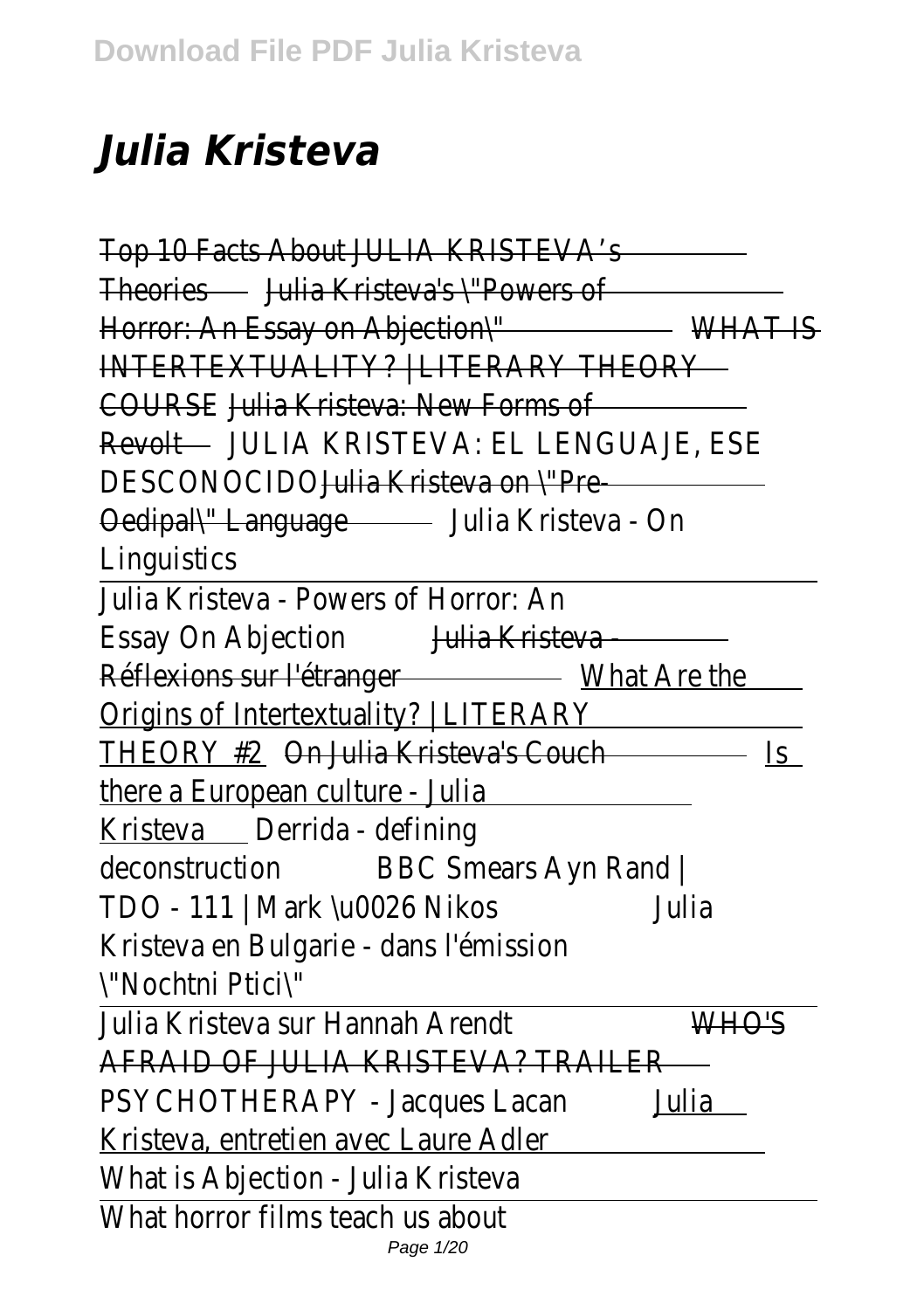ourselves and being human | Dr. Steven Schlozman | TEDxNashville Julia Kristeva Rap Kristeva y la semiótica Intertextuality (Julia Kristeva) \u0026 its Imp Points (20th Century Literary Criticism) NTA-NET/TGT/PGT. 7 Theories of Intertextuality You Must Understand Julia Kristeva | Intertextuality, Kristeva and the study of Postmodern Texts Julia Kristeva - Le besoin de croire Julia Kristeva : \"Il s'agit d'un désastre humain, derrière les statistiques\" What is the Future of Intertextuality? Julia Kristeva Julia Kristeva (French: ; Bulgarian: ???? ????????; born 24 June 1941) is a Bulgarian-French philosopher, literary critic, semiotician, psychoanalyst, feminist, and, most recently, novelist, who has lived in France since the mid-1960s.She is now a professor emeritus at the University Paris Diderot.The author of more than 30 books, including Powers of Horror, Tales of Love, Black ...

Julia Kristeva - Wikipedia Julia Kristeva, (born June 24, 1941, Page 2/20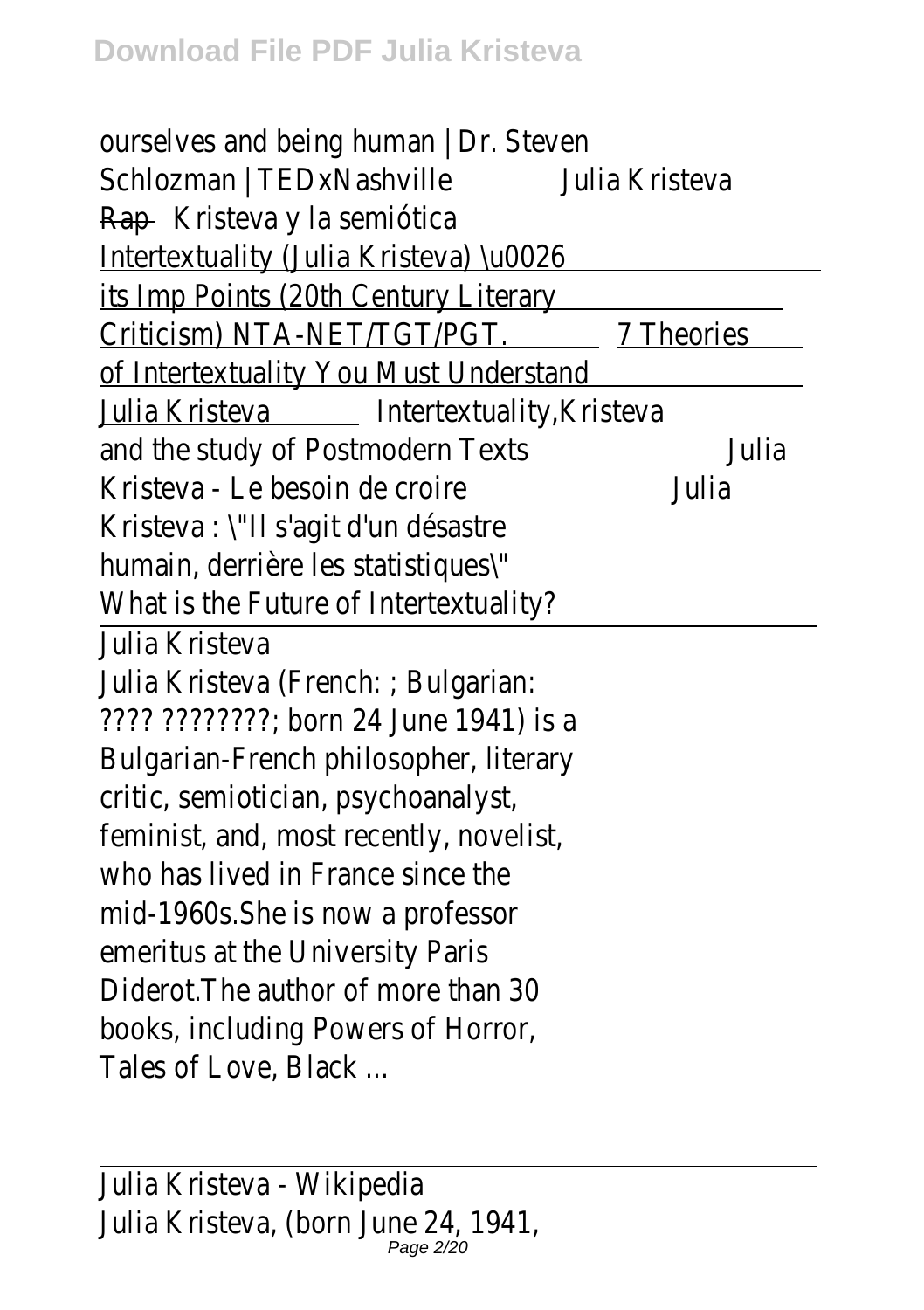Sliven, Bulg.), Bulgarian-born French psychoanalyst, critic, novelist, and educator, best known for her writings in structuralist linguistics, psychoanalysis, semiotics, and philosophical feminism.

Julia Kristeva | French author | Britannica Julia Kristeva in Paris in 2008 In her comparison between the two disciplines, Kristeva claims that the way in which an individual excludes the abject mother as a means of forming an identity, is the same way in which societies are constructed. On a broader scale, cultures exclude the maternal and the feminine, and by this come into being.

Julia Kristeva - Simple English Wikipedia, the free ... Julia Kristeva, born on June 24, 1941 in Bulgaria, is a structuralist philosopher, sociologist, psychoanalyst and literary critic famous for her semiotic theories. She left for France Page 3/20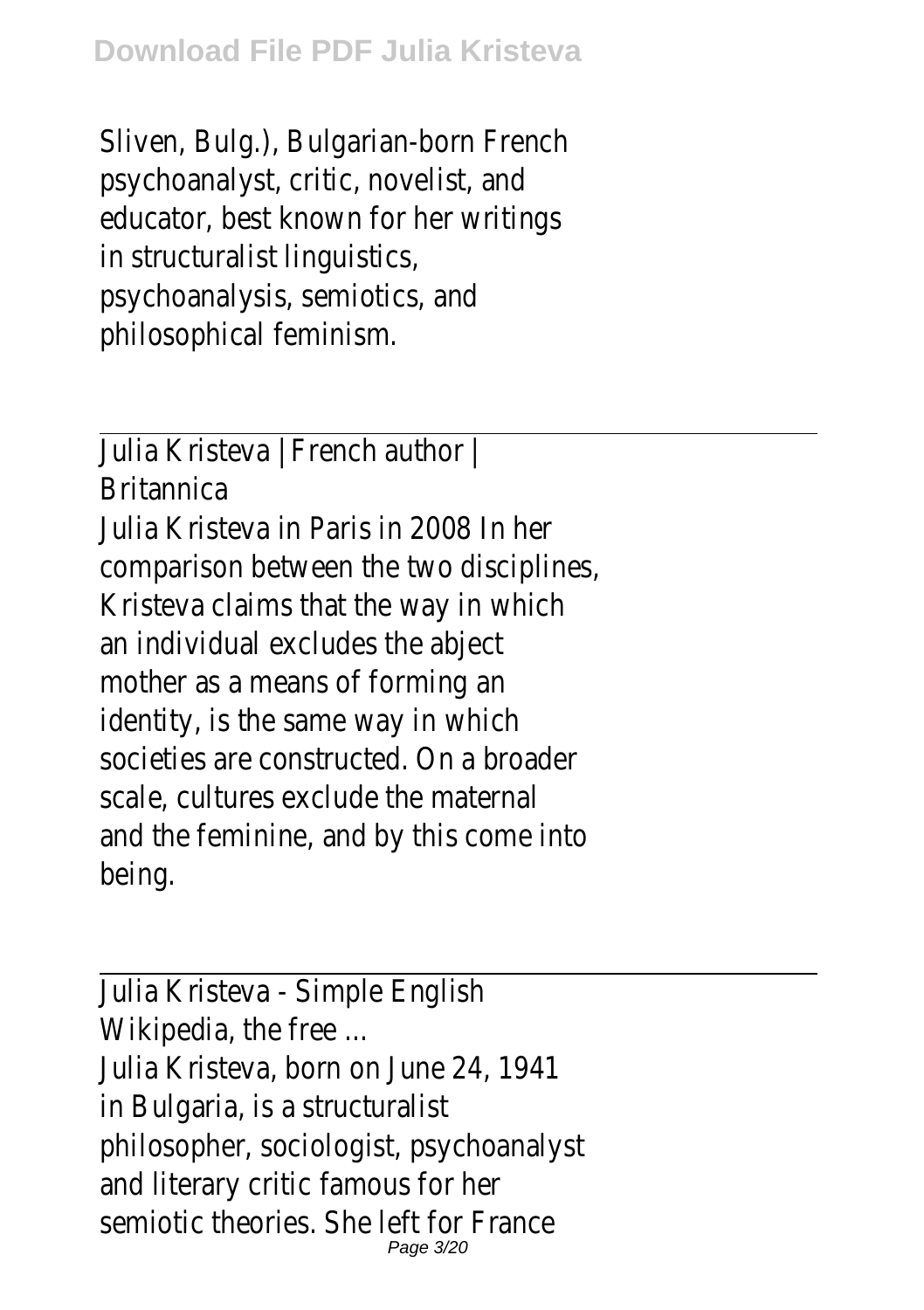at the age of 23 and has lived there ever since. She is also an ardent feminist and a novelist.

Julia Kristeva | Biography, Philosophy and Facts

Linguist, psychoanalyst, and cultural theorist, Julia Kristeva is one of the most influential and prolific thinkers of our time. Her writings have broken new ground in the study of the self, the mind, and the ways in which we communicate through language.

Julia Kristeva - Amazon.co.uk Julia Kristeva is a seminal figure in modern psychoanalytic, linguistic, and feminist criticism. A native of Bulgaria, Kristeva was born on 24 June 1941. As a young girl, because of her Bulgarian citizenship and the country's connection to the Soviet Union, she was denied admission to her school of choice.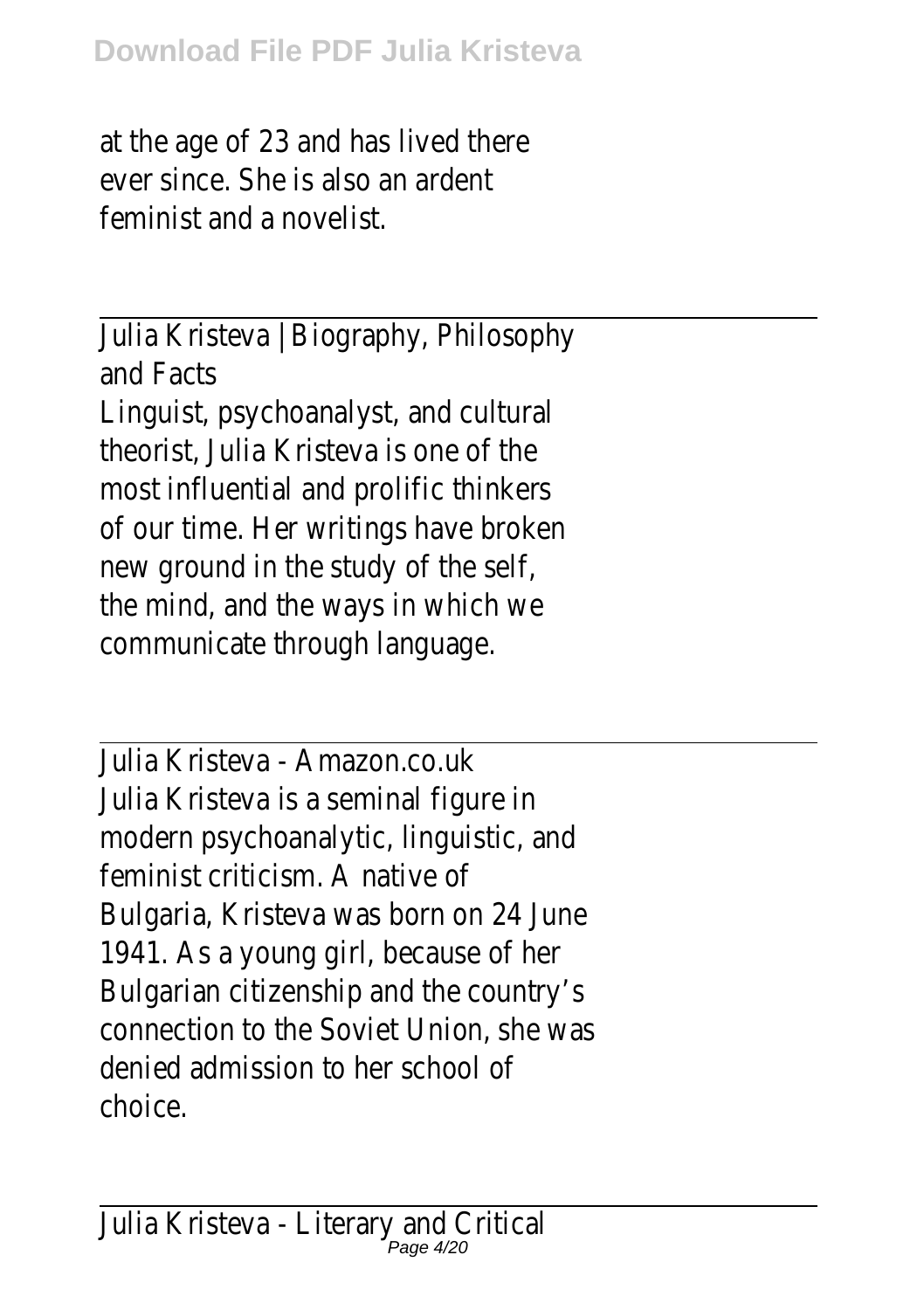Theory - Oxford ...

Born in 1941, Kristeva is a Bulgarianborn French feminist and form the part of what is called French Feminism, along with other feminists like Helene Cixous, Luce Irigaray.

Julia Kristeva Feminism • Literary Theory • English Summary Posts tagged as "Julia Kristeva" Us paradoxical humans: Embrace it at a time of possible mass deception. Us paradoxical humans: Embrace it at a time of possible mass deception. By Bert Olivier on 4 November 2020. Even if most of the time we toe the conventional line there are some circumstances, such as during a socalled pandemic, when we must say, thus far but no further . Thought Leader ...

Julia Kristeva Archives - Thought Leader Julia Kristeva's Powers of Horror (1980/1982) was a turning point in her career and in postmodern theory because she re-located the origin of Page 5/20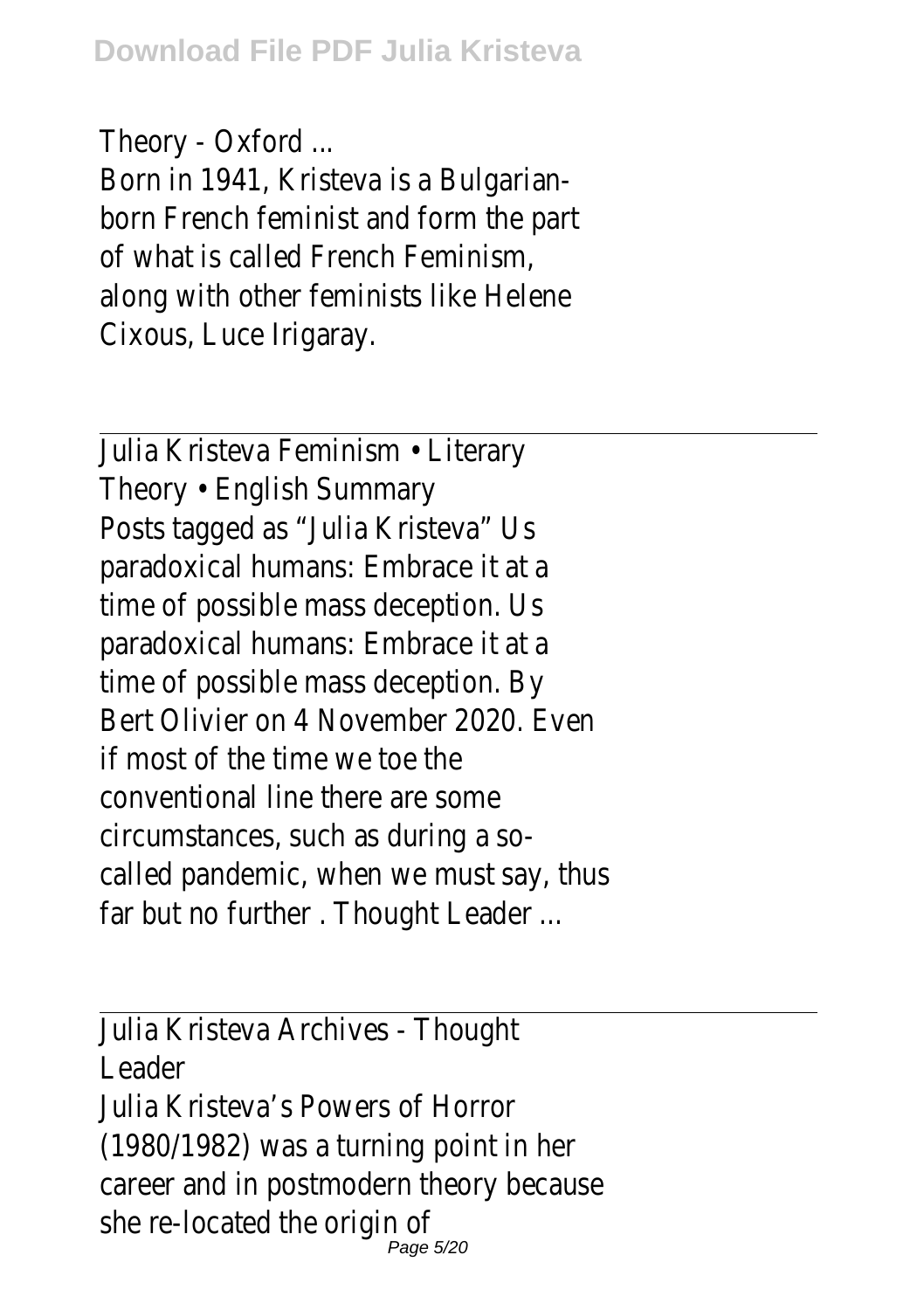psychoanalysis in the notion of abjection.

Julia Kristeva and Abjection | Art History Unstuffed Essai sur l'abjection) is a 1980 book by Julia Kristeva.

Powers of Horror - Wikipedia Julia Kristeva was born on 24 July 1941 in Sliven, Bulgaria. Completing her early education in Bulgaria, Kristeva moved to Paris when she was offered a research fellowship in 1965 and has lived there ever since. Although her original interests lay in linguistics, she was deeply moved by the texts of Roland Barthes, Lacan, Todorv and Goldmann.

Julia Kristeva - Biography, Books and Theories Although Kristeva does not refer to her own writing as feminist, many feminists turn to her work in order to expand and develop various discussions and debates Page 6/20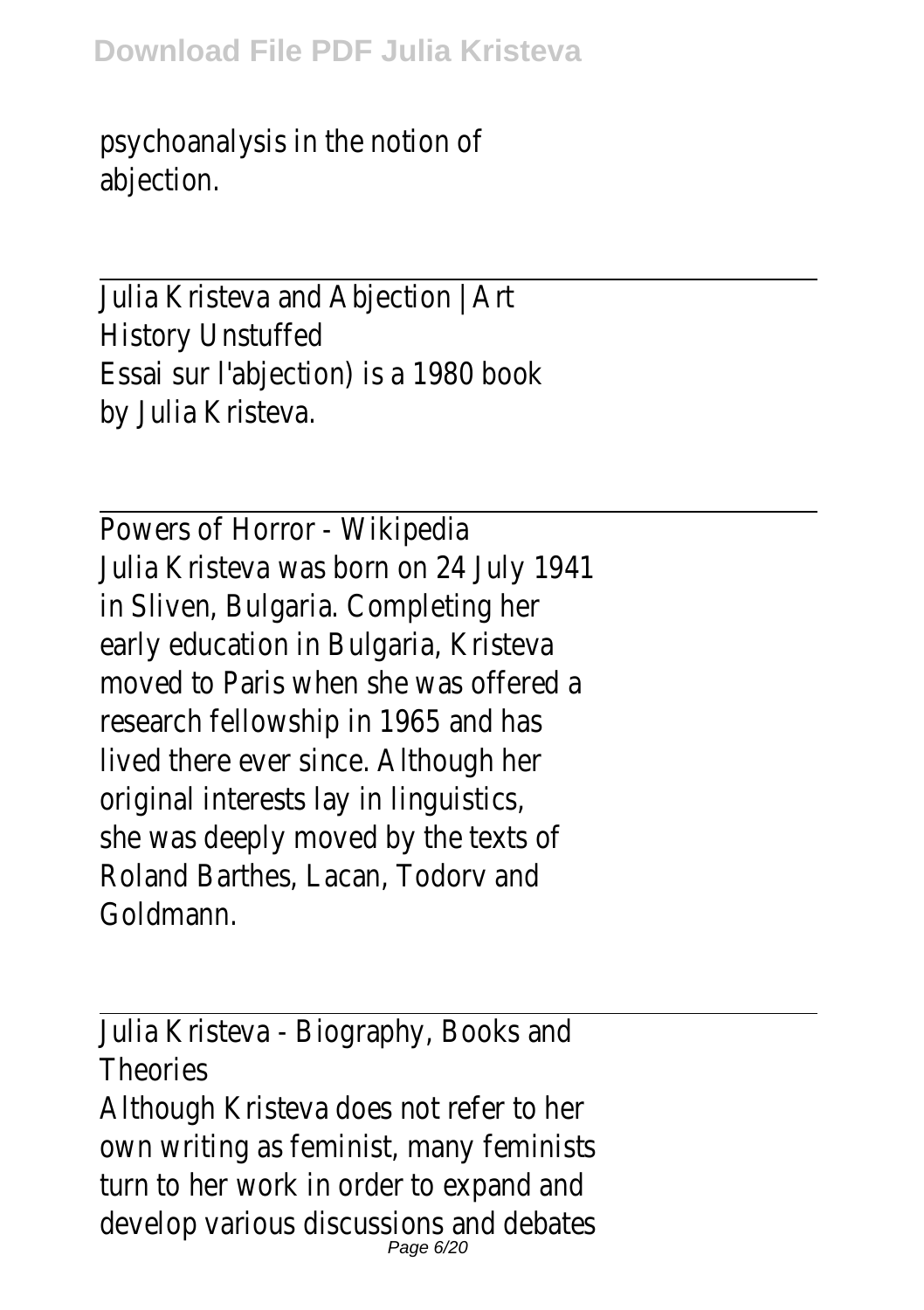in feminist theory and criticism. Three elements of Kristeva's thought have been particularly important for feminist theory in Anglo-American contexts: 1.

Julia Kristeva - Virginia Tech Julia Kristeva's writing. Her concerns seemed less arcane, her presentation more appealingly worked out; as Guy Scarpetta put it in he Nouvel Observateur (May 19, 1980), she now intro- duced into "theoretical rigor an effective measure of seduction." Actually, no sudden change has taken place: the features that are noticeable in Powers of Horror were already in evidence in several earlier

Powers of Horror; An Essay on Abjection A term popularised by Julia Kristeva in her analysis of Bakhtin's concepts Dialogism and Carnival, intertextuality is a concept that informs structuralist poststructuralist deliberations in its contention that individual texts are inescapably related to other texts in a Page 7/20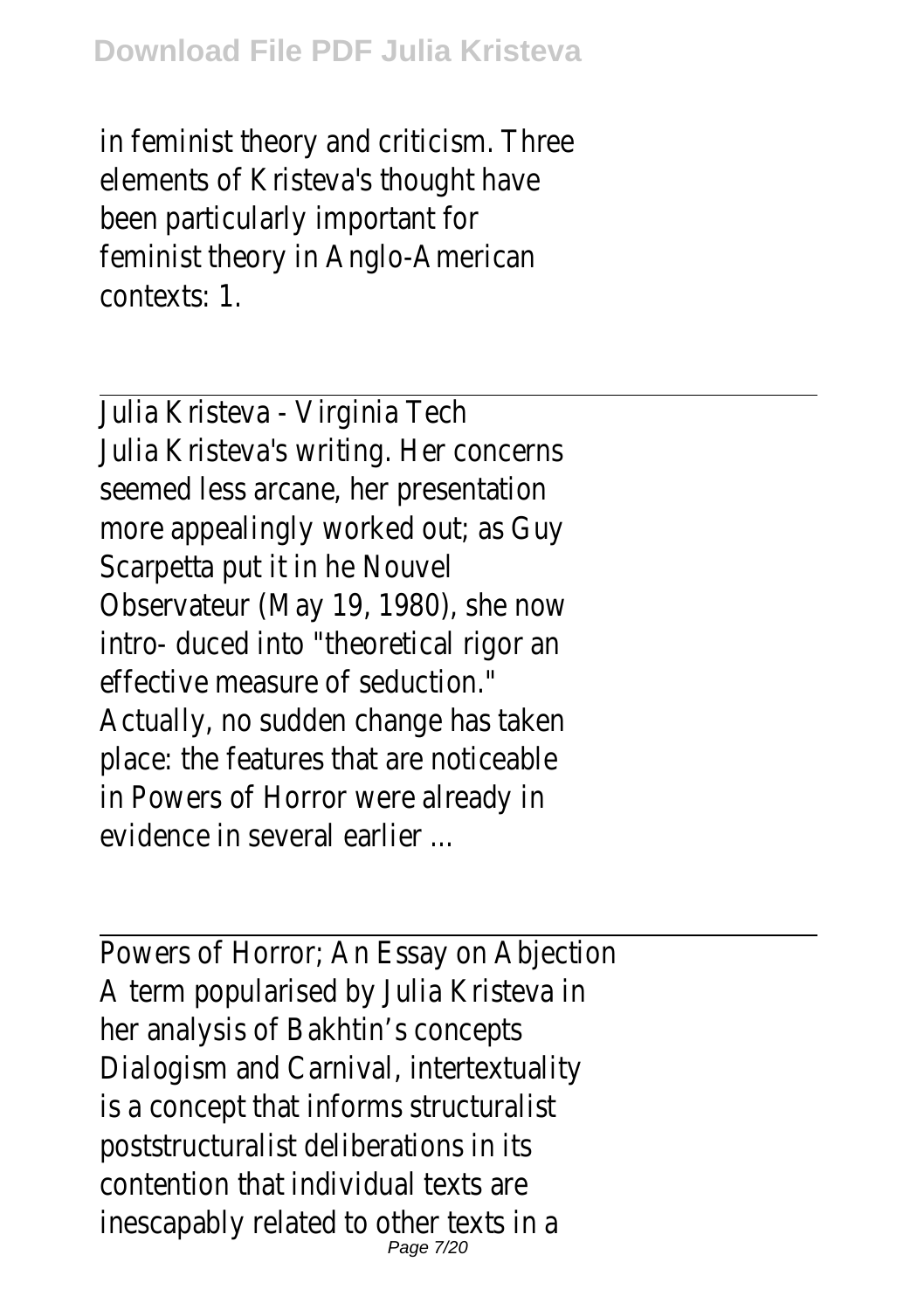matrix of irreducible plural and provisional meanings.

Julia Kristeva: Intertextuality | Literary Theory and ... Introduction to Julia Kristeva, Module on the Abject A CCORDING TO J ULIA K RISTEVA in the Powers of Horror, the abject refers to the human reaction (horror, vomit) to a threatened breakdown in meaning caused by the loss of the distinction between subject and object or between self and other.

Introduction to Julia Kristeva, Module on the Abject Kristeva was a devoted Communist of the Maoist variety before her disillusioning trip to China in 1974, and she has sought the proper balance between language, politics and philosophy throughout her works.

Julia Kristeva | Issue 107 | Philosophy **Now** Their concern, writes Kristeva, Page 8/20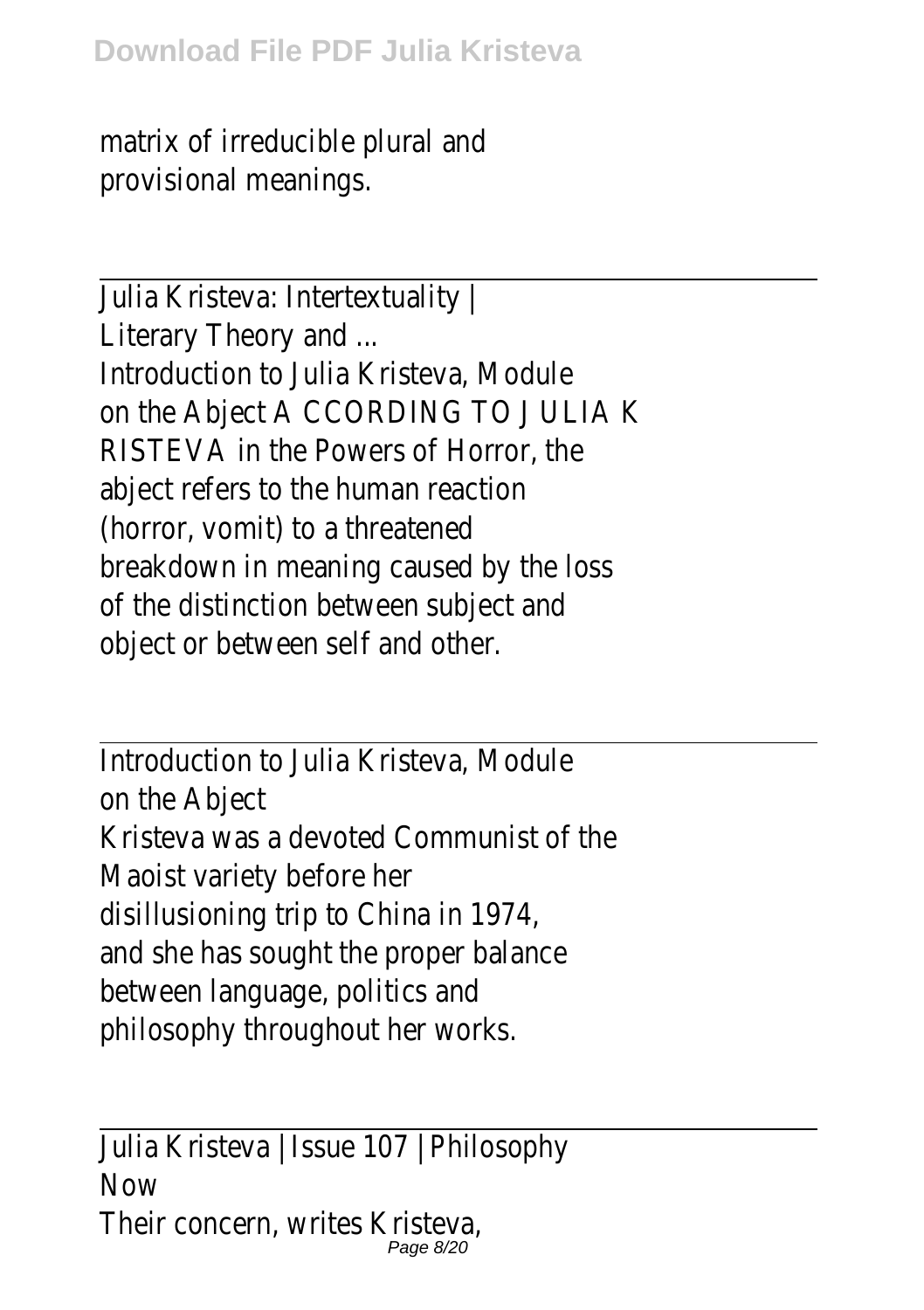"remains intratheoretical: they are based on art and literature in order to subvert the very theoretical, philosophical, or semiological apparatus."Probing beyond the discoveries of Sigmund Freud, Jacques Lacan, Roman Jakobson and others, Julia Kristeva proposes and tests theories centered on the nature and development of the novel, and on what she has defined ...

Desire in Language: A Semiotic Approach to Literature and ...

In the 1960s and 1970s, Kristeva was one of the first people, along with other thinkers such as Jacques Derrida and Michel Foucault, to help formulate the idea of post-structuralism. Poststructuralism was a movement in response to structuralism, and was new in that it encompassed history, time, process, change and event.

Julia Kristevas Works Feminist Theory English Literature Essay Julia Kristeva was born on June 24, Page 9/20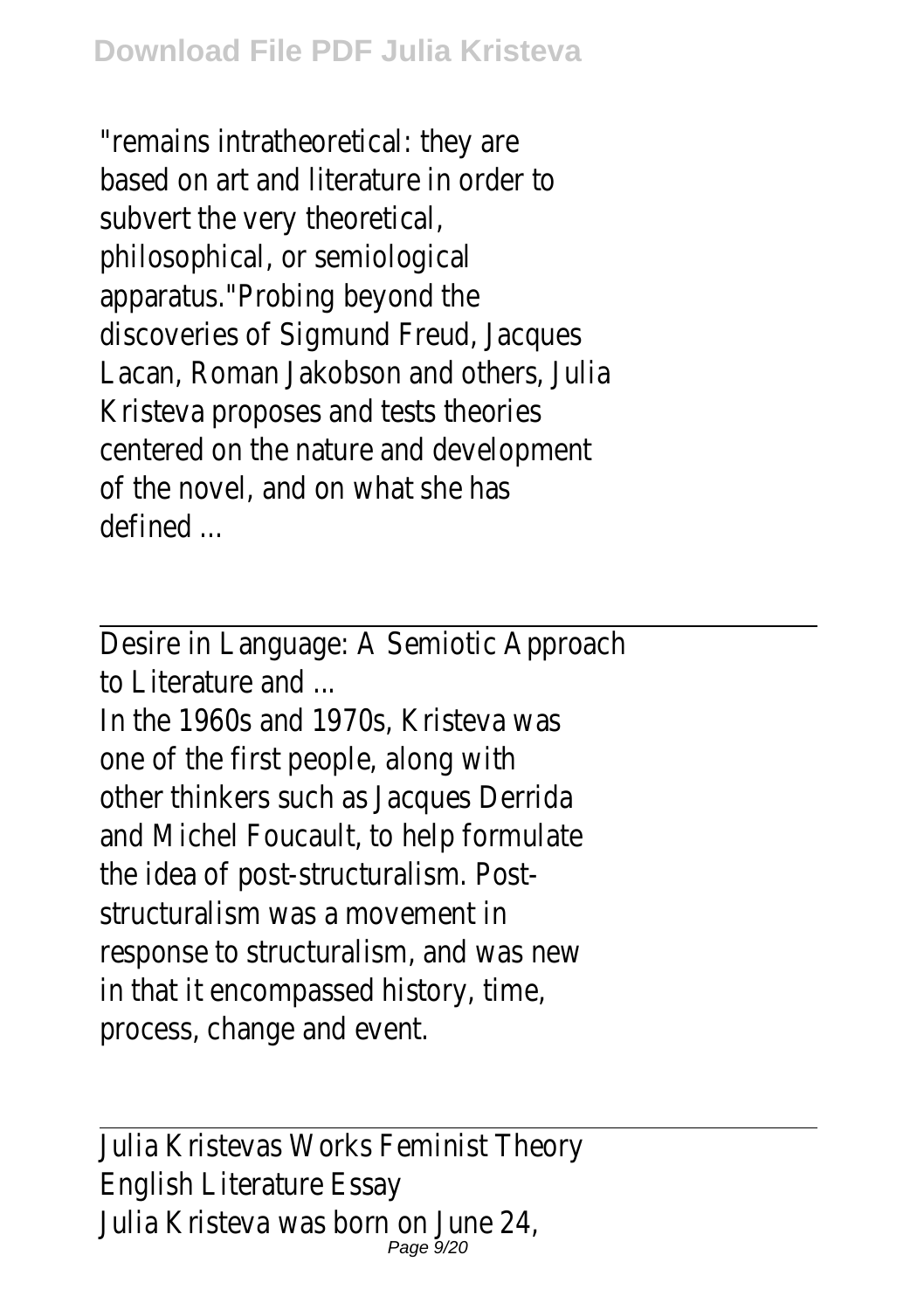1941, in Sliven, Bulgaria. She was educated by French nuns, studied literature, and worked as a journalist before going to Paris in 1966 to do graduate work with Lucien Goldmann and Roland Barthes.

Julia Kristeva | Encyclopedia.com 32 quotes from Julia Kristeva: 'The depressed person is a radical, sullen atheist.', 'When the starry sky, a vista of open seas, or a stained-glass window shedding purple beams fascinate me, there is a cluster of meaning, of colors, of words, of caresses, there are light touches, scents, sighs, cadences that arise, shroud me, carry me away, and sweep me beyond the things I see, hear, or think ...

Top 10 Facts About JULIA KRISTEVA's Theories Julia Kristeva's \"Powers of Horror: An Essay on Abjection\" WHAT IS INTERTEXTUALITY? | LITERARY THEORY COURSEJulia Kristeva: New Forms of Revolt JULIA KRISTEVA: EL LENGUAJE, ESE Page 10/20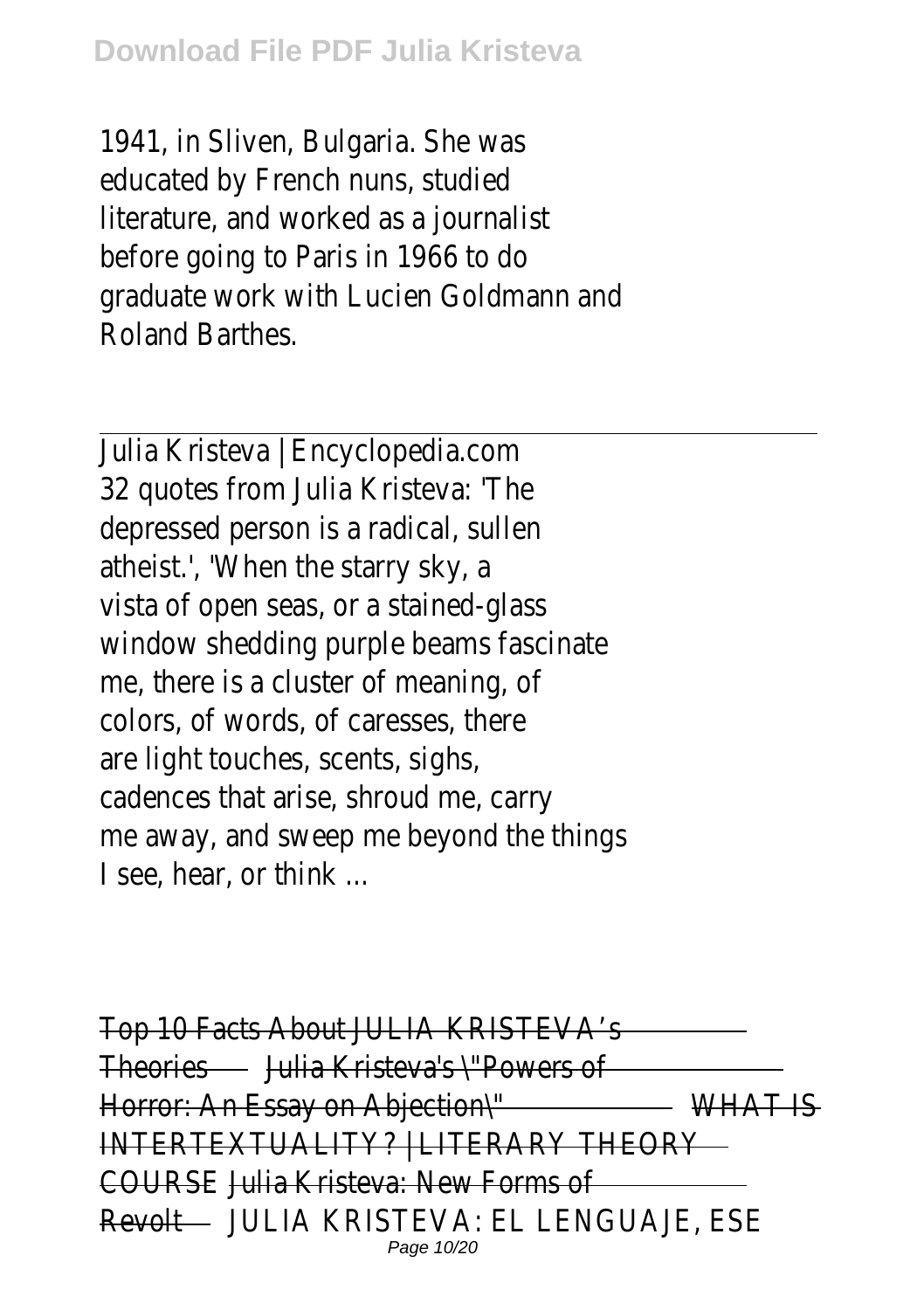DESCONOCID<del>OJIja Kristeva on \"Pre-</del> Oedipal\" Language Julia Kristeva - On **Linguistics** 

Julia Kristeva - Powers of Horror: An Essay On Abjection Julia Kristeva -Réflexions sur l'étranger - What Are the Origins of Intertextuality? | LITERARY THEORY #20n Julia Kristeva's Couch - Is there a European culture - Julia Kristeva Derrida - defining deconstruction BBC Smears Ayn Rand | TDO - 111 | Mark \u0026 NikosJulia Kristeva en Bulgarie - dans l'émission \"Nochtni Ptici\"

Julia Kristeva sur Hannah Arendt WHO'S AFRAID OF JULIA KRISTEVA? TRAILER PSYCHOTHERAPY - Jacques Lacadulia Kristeva, entretien avec Laure Adler What is Abjection - Julia Kristeva What horror films teach us about ourselves and being human | Dr. Steven Schlozman | TEDxNashville Julia Kristeva Rap Kristeva y la semiótica Intertextuality (Julia Kristeva) \u0026 its Imp Points (20th Century Literary Criticism) NTA-NET/TGT/PGT. 7 Theories of Intertextuality You Must Understand Julia Kristeva \_ Intertextuality, Kristeva and the study of Postmodern Texts Julia Page 11/20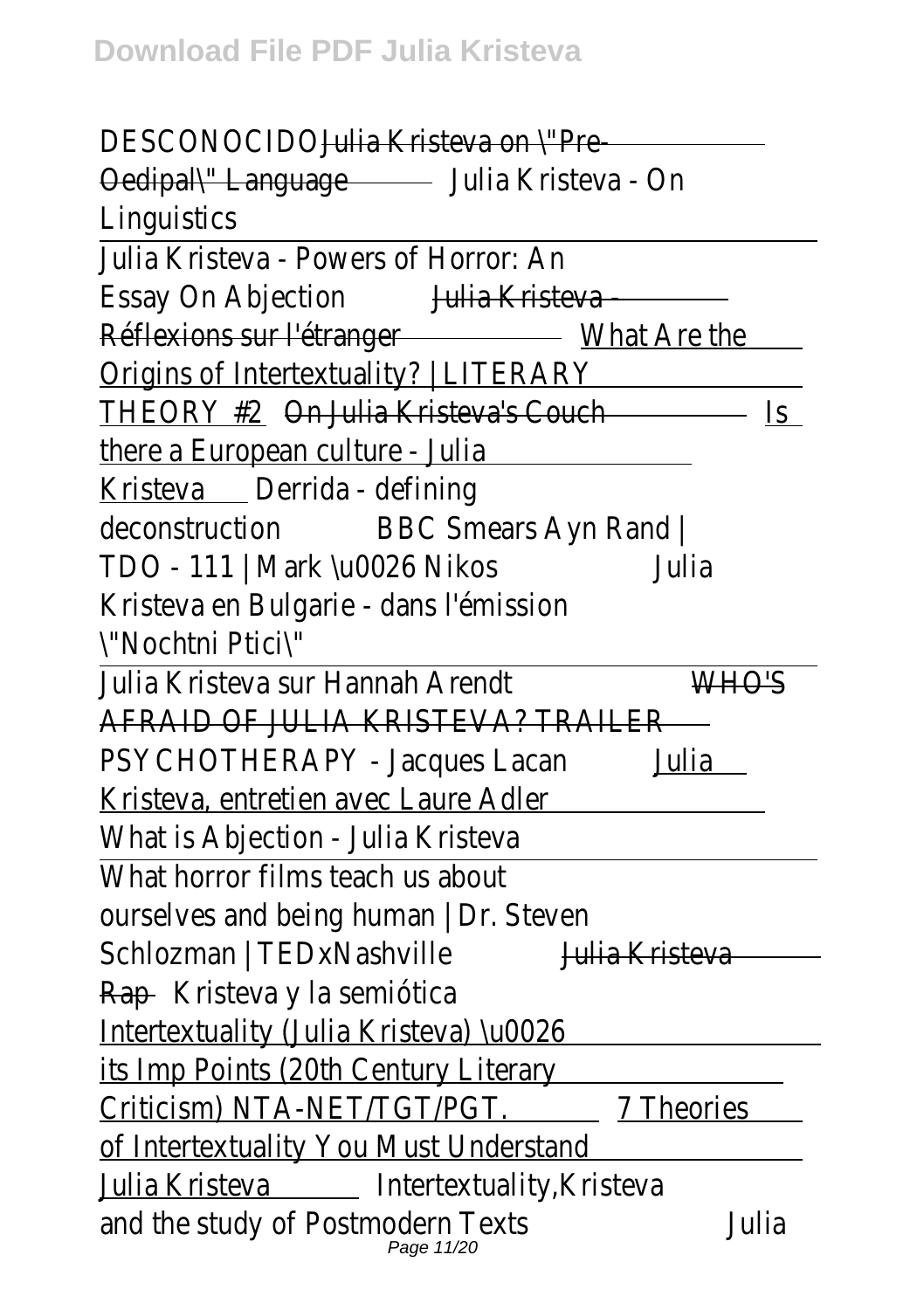Kristeva - Le besoin de croire Julia Kristeva : \"Il s'agit d'un désastre humain, derrière les statistiques\" What is the Future of Intertextuality? Julia Kristeva Julia Kristeva (French: ; Bulgarian: ???? ????????; born 24 June 1941) is a Bulgarian-French philosopher, literary critic, semiotician, psychoanalyst, feminist, and, most recently, novelist, who has lived in France since the mid-1960s.She is now a professor emeritus at the University Paris Diderot.The author of more than 30 books, including Powers of Horror, Tales of Love, Black ...

Julia Kristeva - Wikipedia Julia Kristeva, (born June 24, 1941, Sliven, Bulg.), Bulgarian-born French psychoanalyst, critic, novelist, and educator, best known for her writings in structuralist linguistics, psychoanalysis, semiotics, and philosophical feminism.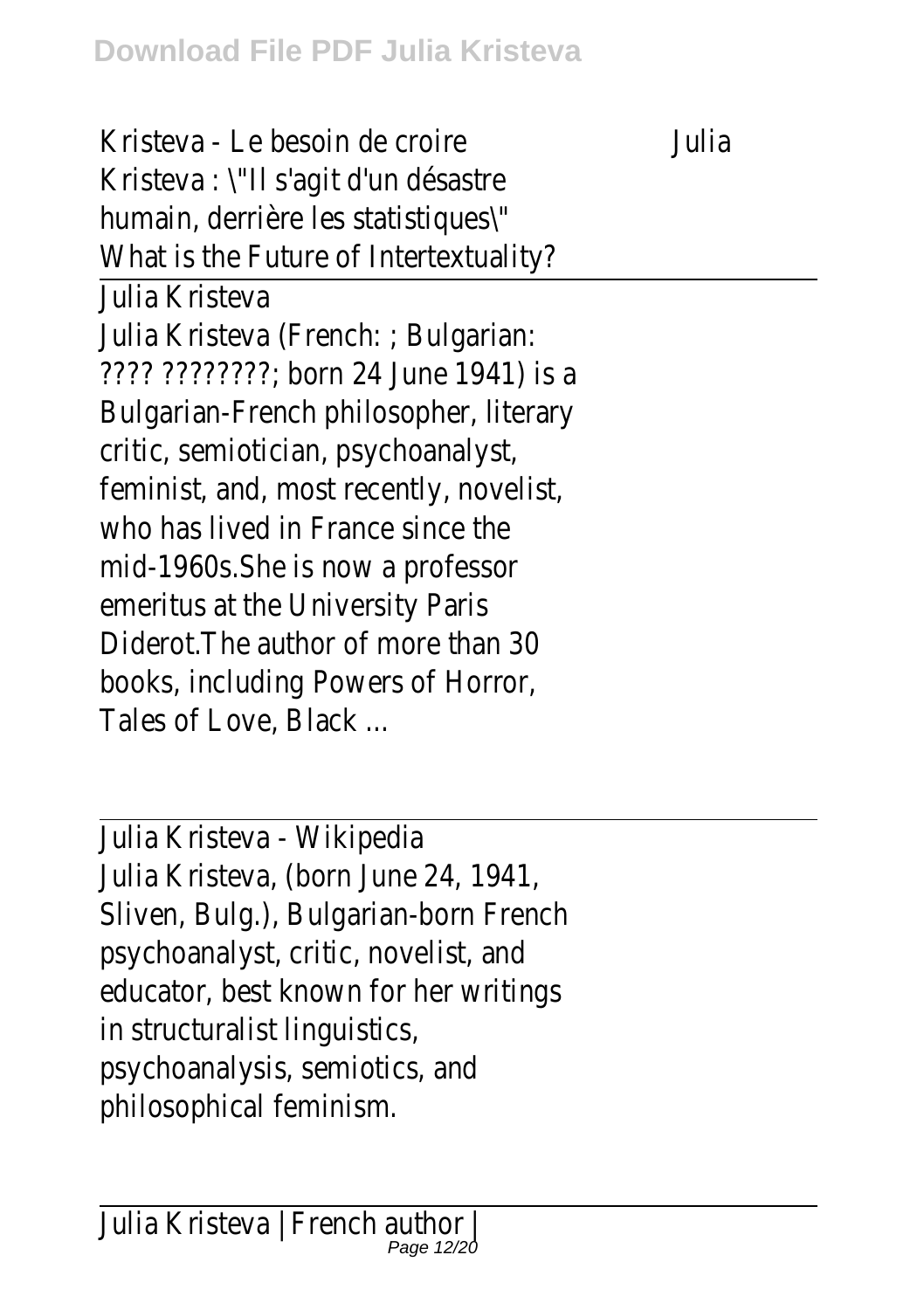## Britannica

Julia Kristeva in Paris in 2008 In her comparison between the two disciplines, Kristeva claims that the way in which an individual excludes the abject mother as a means of forming an identity, is the same way in which societies are constructed. On a broader scale, cultures exclude the maternal and the feminine, and by this come into being.

Julia Kristeva - Simple English Wikipedia, the free ... Julia Kristeva, born on June 24, 1941 in Bulgaria, is a structuralist philosopher, sociologist, psychoanalyst and literary critic famous for her semiotic theories. She left for France at the age of 23 and has lived there ever since. She is also an ardent feminist and a novelist.

Julia Kristeva | Biography, Philosophy and Facts Linguist, psychoanalyst, and cultural theorist, Julia Kristeva is one of the Page 13/20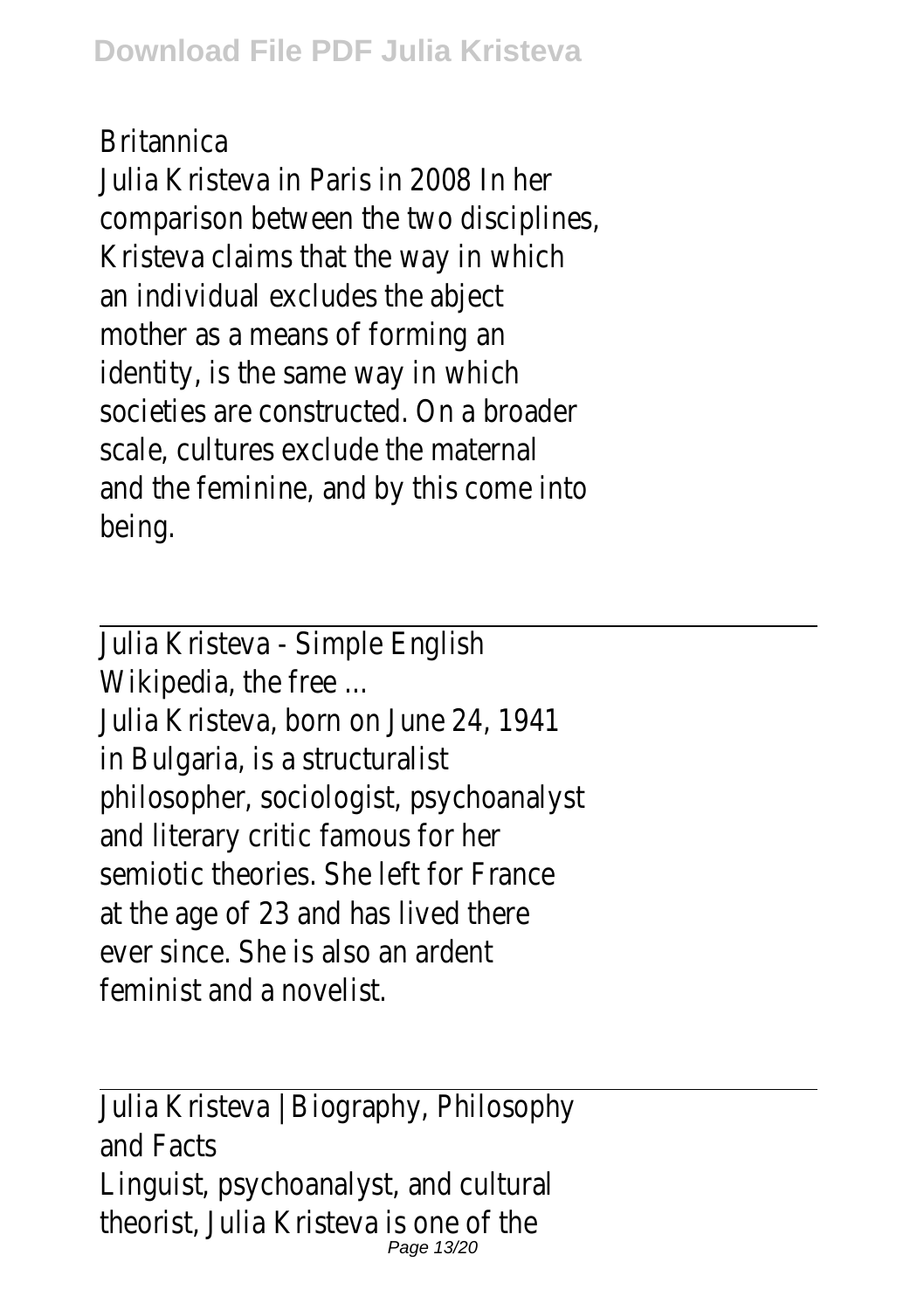most influential and prolific thinkers of our time. Her writings have broken new ground in the study of the self, the mind, and the ways in which we communicate through language.

Julia Kristeva - Amazon.co.uk Julia Kristeva is a seminal figure in modern psychoanalytic, linguistic, and feminist criticism. A native of Bulgaria, Kristeva was born on 24 June 1941. As a young girl, because of her Bulgarian citizenship and the country's connection to the Soviet Union, she was denied admission to her school of choice.

Julia Kristeva - Literary and Critical Theory - Oxford ...

Born in 1941, Kristeva is a Bulgarianborn French feminist and form the part of what is called French Feminism, along with other feminists like Helene Cixous, Luce Irigaray.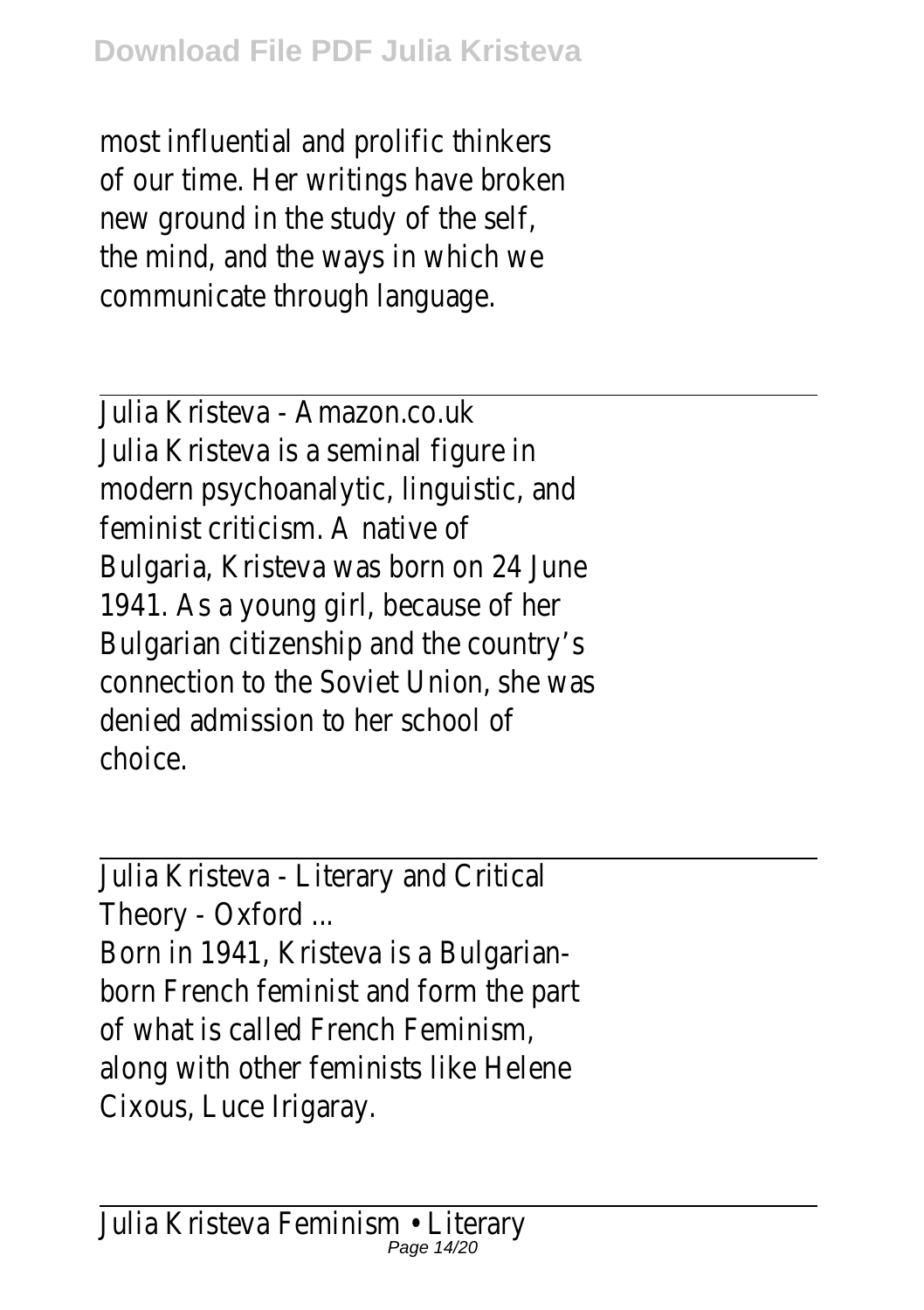Theory • English Summary Posts tagged as "Julia Kristeva" Us paradoxical humans: Embrace it at a time of possible mass deception. Us paradoxical humans: Embrace it at a time of possible mass deception. By Bert Olivier on 4 November 2020. Even if most of the time we toe the conventional line there are some circumstances, such as during a socalled pandemic, when we must say, thus far but no further . Thought Leader ...

Julia Kristeva Archives - Thought Leader Julia Kristeva's Powers of Horror (1980/1982) was a turning point in her career and in postmodern theory because she re-located the origin of psychoanalysis in the notion of abjection.

Julia Kristeva and Abjection | Art History Unstuffed Essai sur l'abjection) is a 1980 book by Julia Kristeva.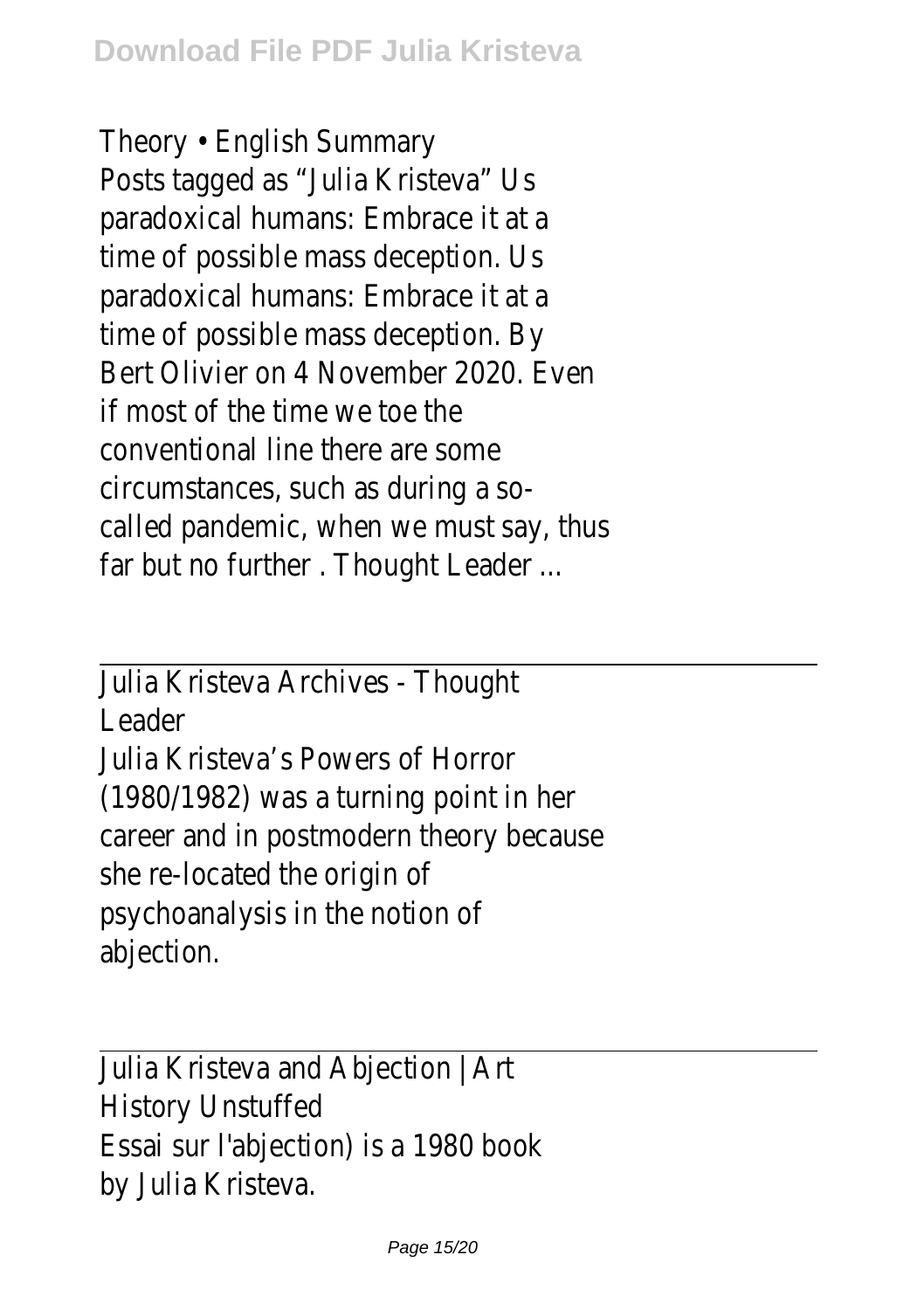Powers of Horror - Wikipedia Julia Kristeva was born on 24 July 1941 in Sliven, Bulgaria. Completing her early education in Bulgaria, Kristeva moved to Paris when she was offered a research fellowship in 1965 and has lived there ever since. Although her original interests lay in linguistics, she was deeply moved by the texts of Roland Barthes, Lacan, Todorv and Goldmann.

Julia Kristeva - Biography, Books and Theories Although Kristeva does not refer to her own writing as feminist, many feminists turn to her work in order to expand and develop various discussions and debates in feminist theory and criticism. Three elements of Kristeva's thought have been particularly important for feminist theory in Anglo-American contexts: 1.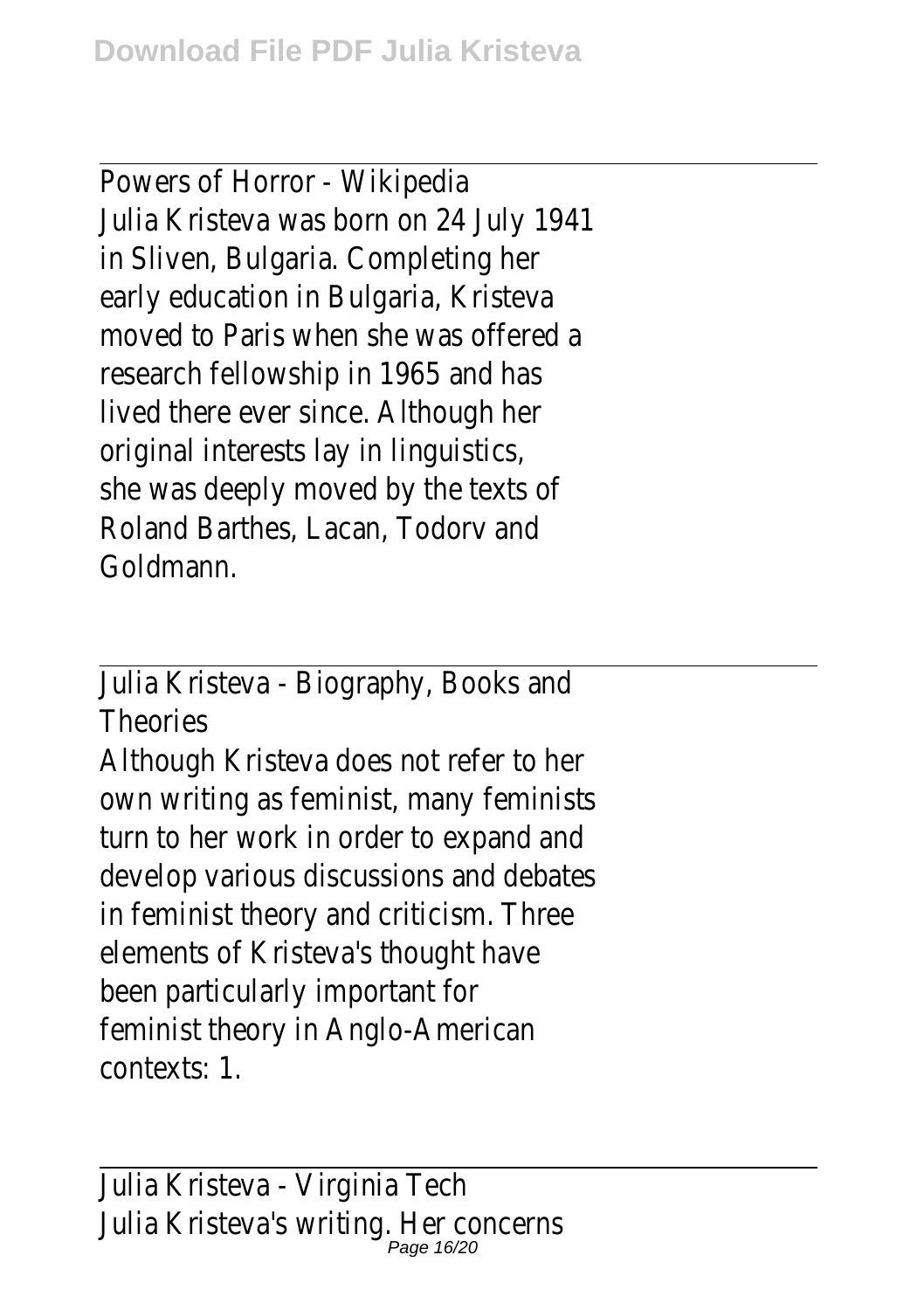seemed less arcane, her presentation more appealingly worked out; as Guy Scarpetta put it in he Nouvel Observateur (May 19, 1980), she now intro- duced into "theoretical rigor an effective measure of seduction." Actually, no sudden change has taken place: the features that are noticeable in Powers of Horror were already in evidence in several earlier ...

Powers of Horror; An Essay on Abjection A term popularised by Julia Kristeva in her analysis of Bakhtin's concepts Dialogism and Carnival, intertextuality is a concept that informs structuralist poststructuralist deliberations in its contention that individual texts are inescapably related to other texts in a matrix of irreducible plural and provisional meanings.

Julia Kristeva: Intertextuality | Literary Theory and ... Introduction to Julia Kristeva, Module on the Abject A CCORDING TO J ULIA K RISTEVA in the Powers of Horror, the Page 17/20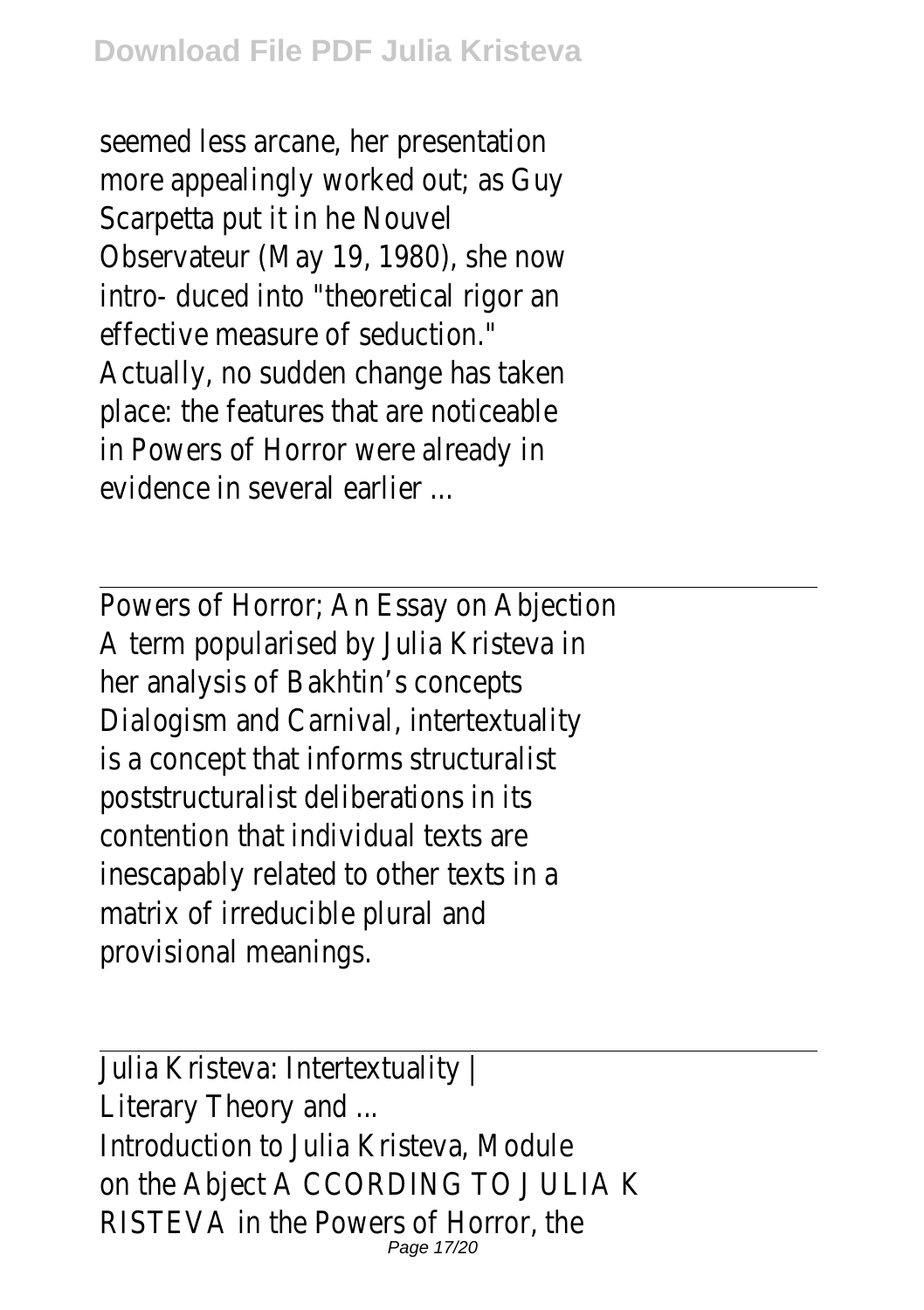abject refers to the human reaction (horror, vomit) to a threatened breakdown in meaning caused by the loss of the distinction between subject and object or between self and other.

Introduction to Julia Kristeva, Module on the Abject Kristeva was a devoted Communist of the Maoist variety before her disillusioning trip to China in 1974, and she has sought the proper balance between language, politics and philosophy throughout her works.

Julia Kristeva | Issue 107 | Philosophy **Now** 

Their concern, writes Kristeva, "remains intratheoretical: they are based on art and literature in order to subvert the very theoretical, philosophical, or semiological apparatus."Probing beyond the discoveries of Sigmund Freud, Jacques Lacan, Roman Jakobson and others, Julia Kristeva proposes and tests theories centered on the nature and development Page 18/20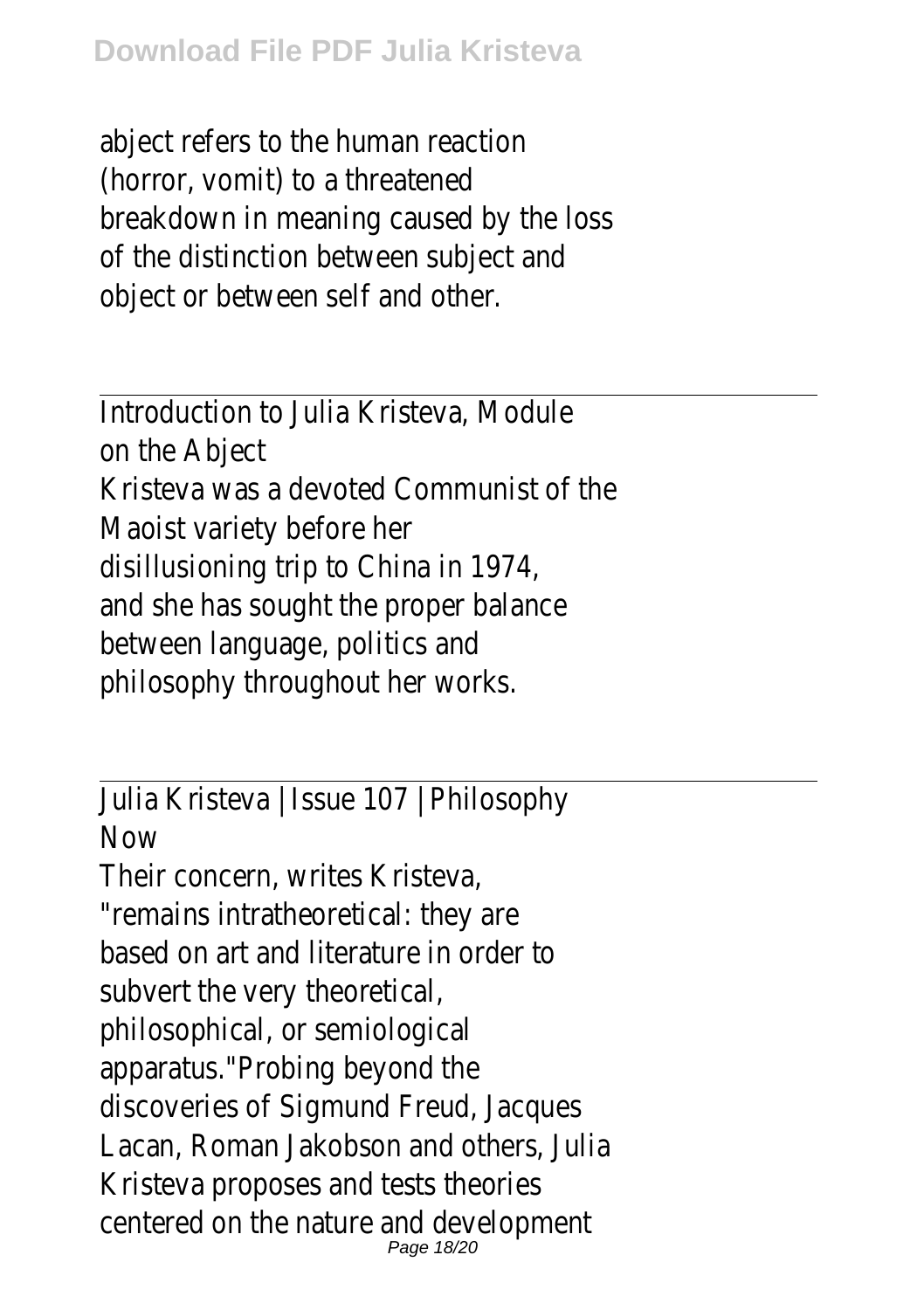of the novel, and on what she has defined ...

Desire in Language: A Semiotic Approach to Literature and ...

In the 1960s and 1970s, Kristeva was one of the first people, along with other thinkers such as Jacques Derrida and Michel Foucault, to help formulate the idea of post-structuralism. Poststructuralism was a movement in response to structuralism, and was new in that it encompassed history, time, process, change and event.

Julia Kristevas Works Feminist Theory English Literature Essay Julia Kristeva was born on June 24, 1941, in Sliven, Bulgaria. She was educated by French nuns, studied literature, and worked as a journalist before going to Paris in 1966 to do graduate work with Lucien Goldmann and Roland Barthes.